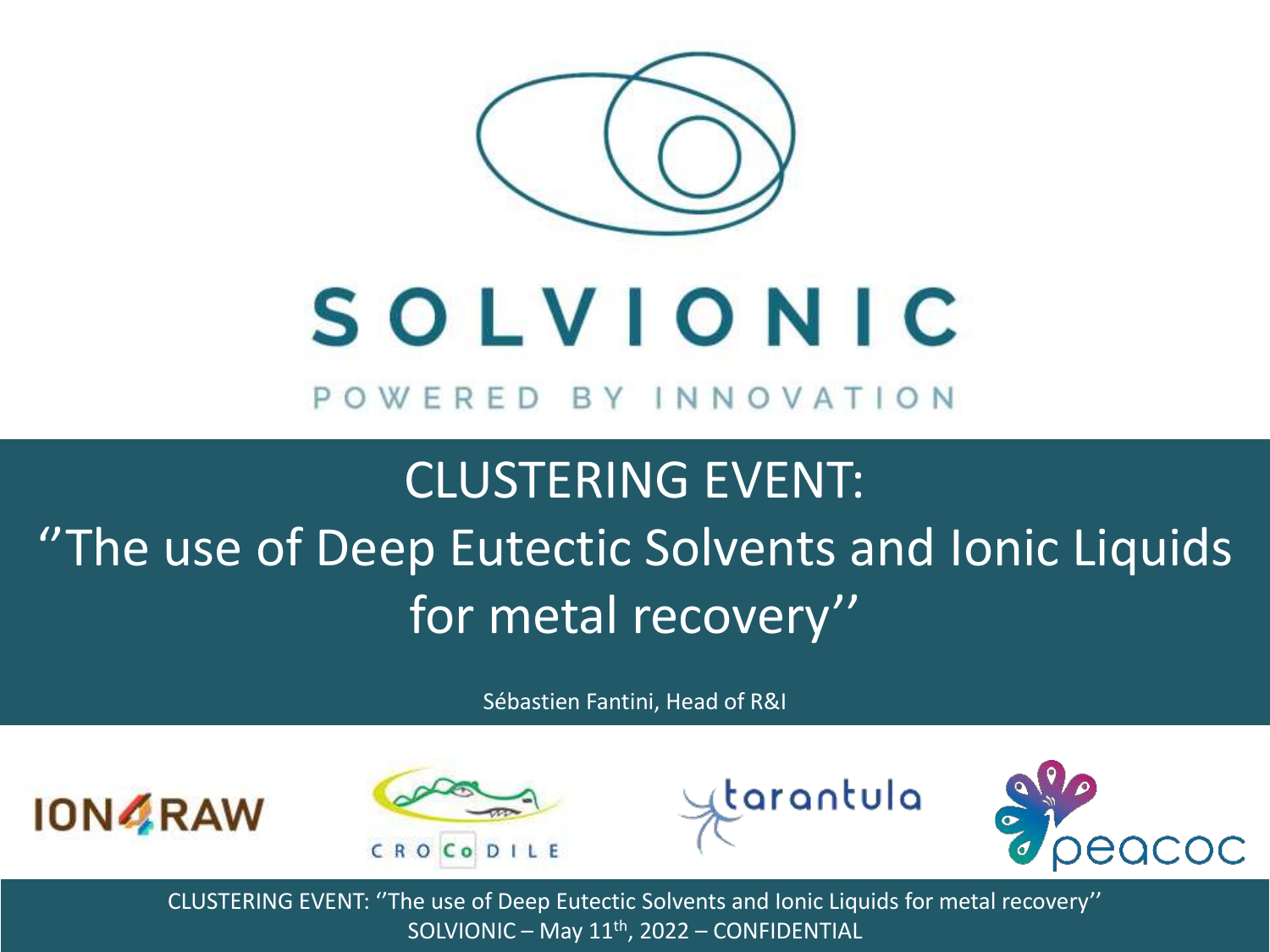| <b>Company</b> |
|----------------|
|                |



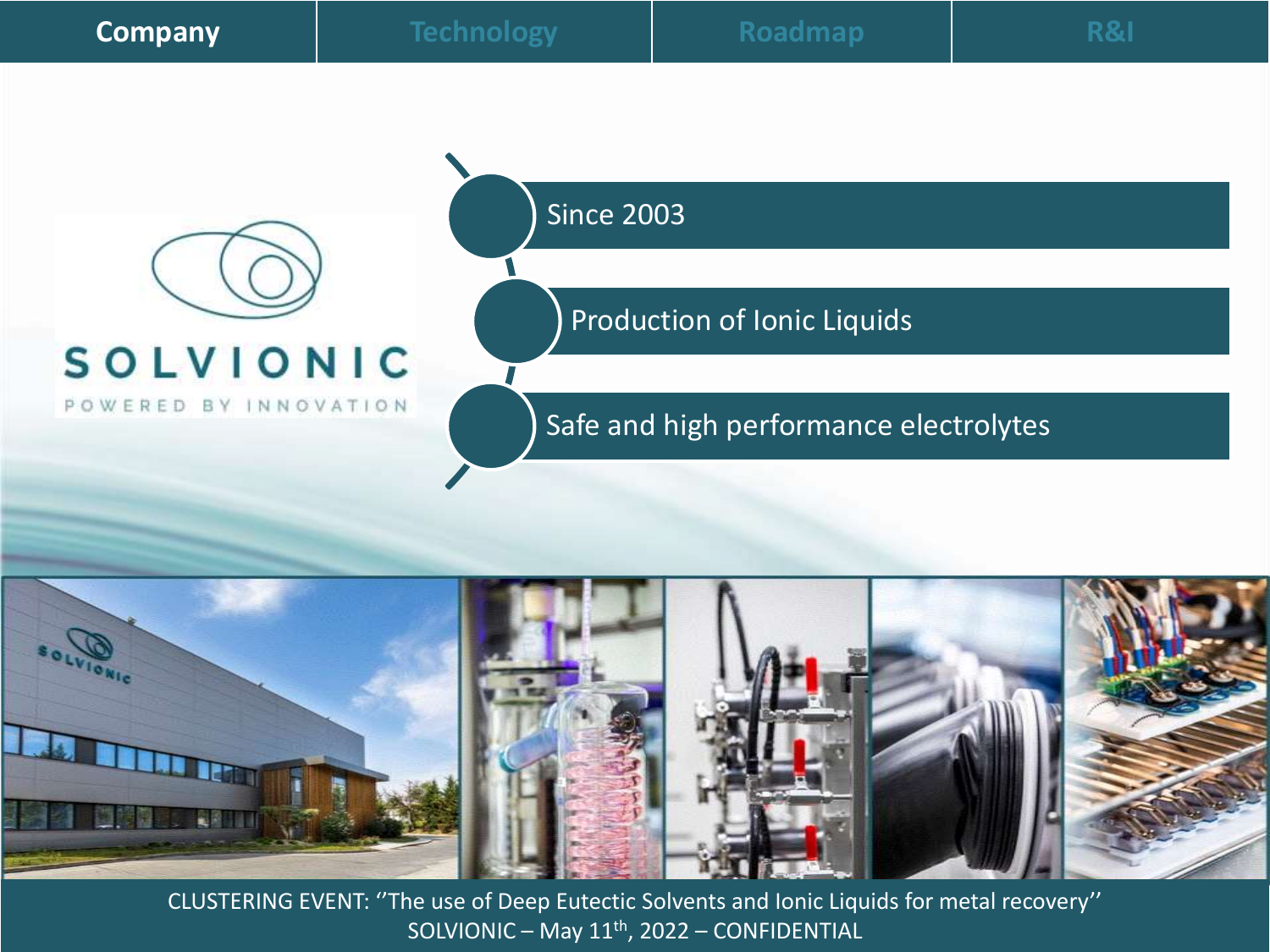| Company |
|---------|
|         |

#### **Main markets**

**Electrochemical devices**

**Li-ion, supercaps, electrochromics, etc.**

**Surface treatments and coatings antimigration, lubricants, etc.**

**Solvents, separation, extractions catalysis, extraction, cellulose, etc.**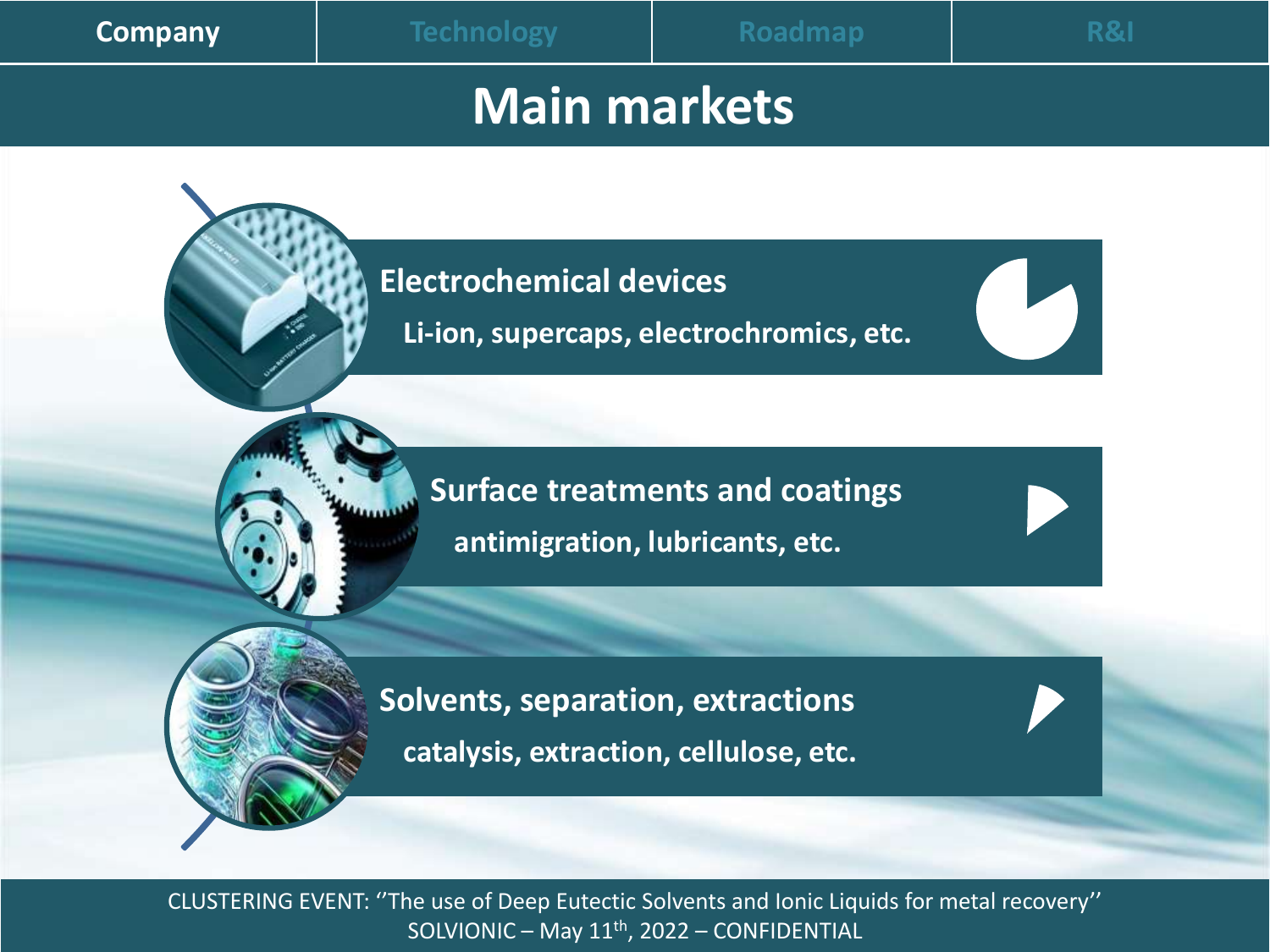| <b>Company</b> |
|----------------|
|                |
|                |

**Company Technology Roadmap R&I**

#### **Product portfolio**

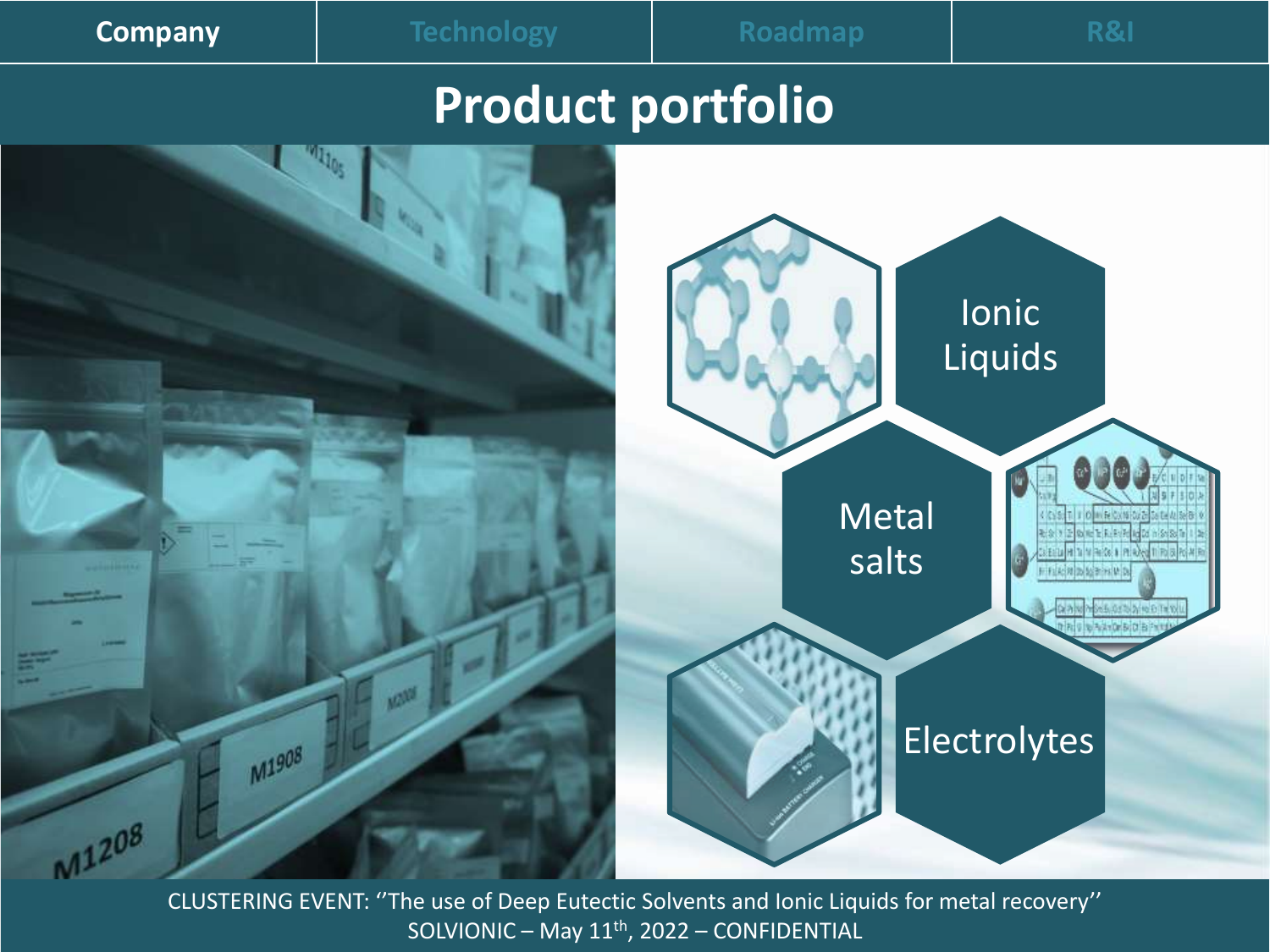#### **Ionic Liquid properties Tuned for electrochemical applications**

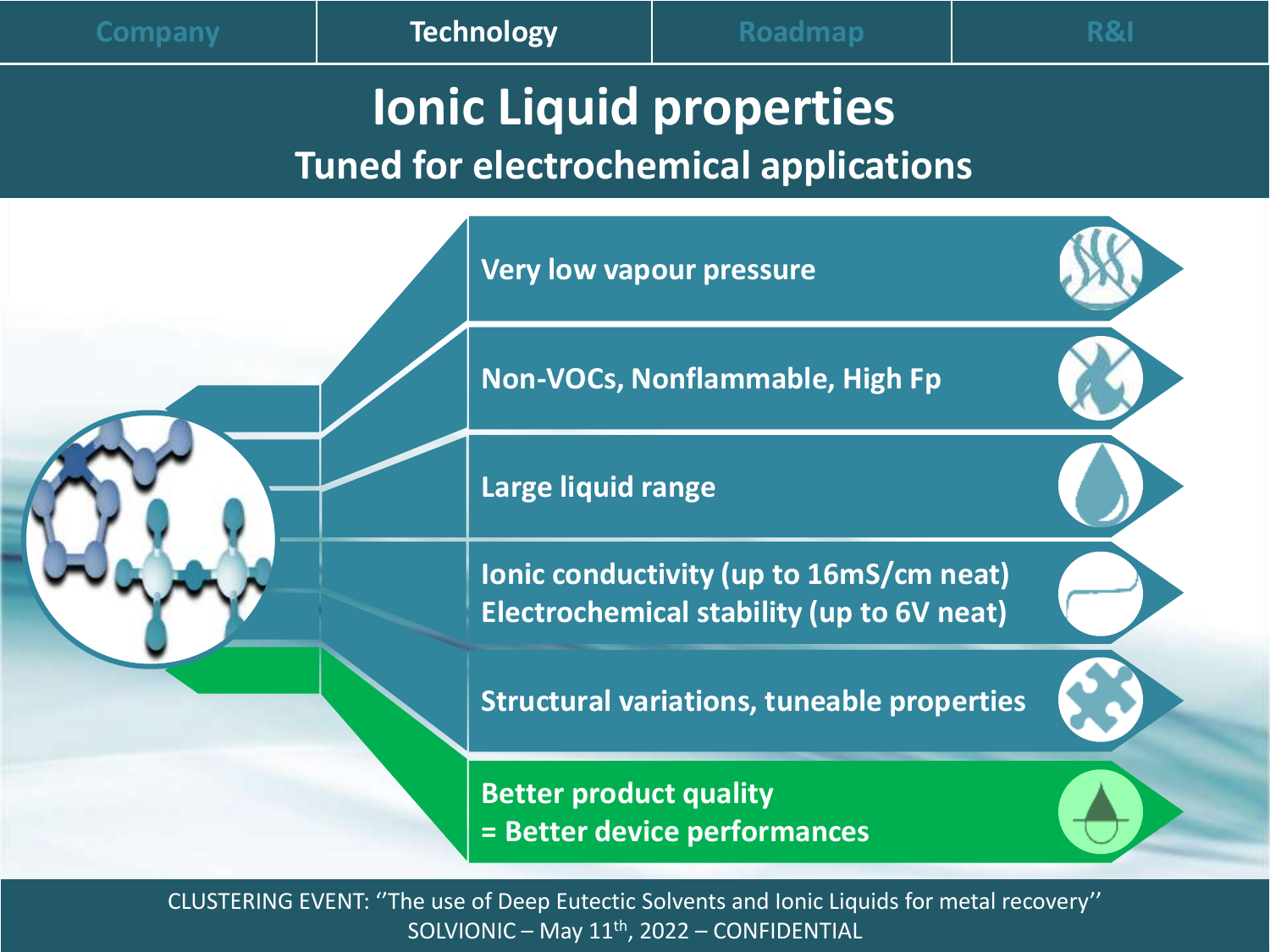### **Specific know-how**



#### Ionic liquids synthesis process

• Chemical pathways designed for industrialization (easy upscaling, safety, toxicity, REACH compliance)



#### Ionic liquids purification process

• Continuous improvement of know-how on purification processes leads to highly pure products



#### Ionic liquids quality control

- Continuous improvement of specific analyses methods
- Analyses reports Impurities content:  $H_2O < 5$ ppm – halides < 1ppm – amines < 10ppm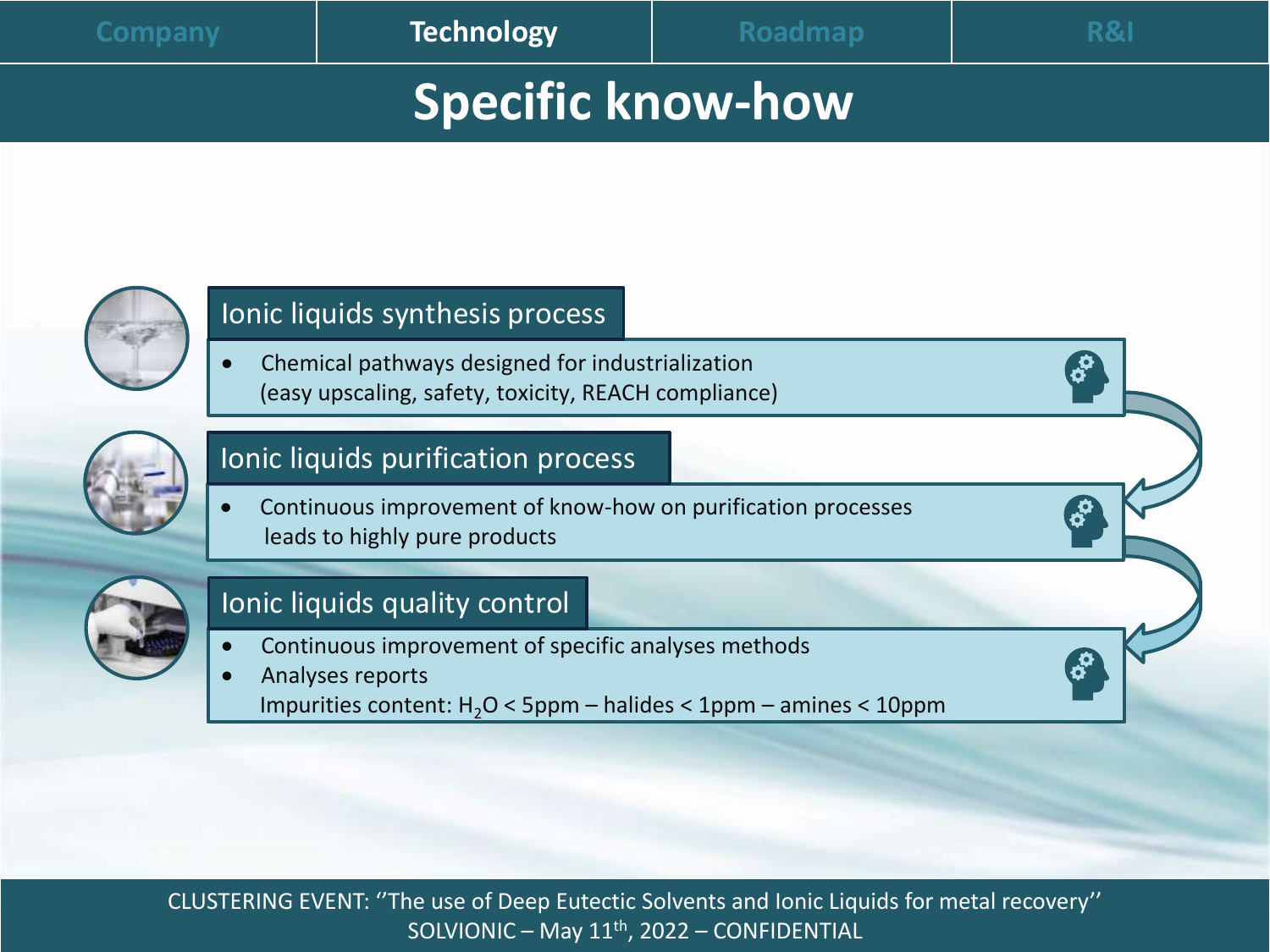**Company Technology Roadmap R&I**

#### **Roadmap to industrialisation**

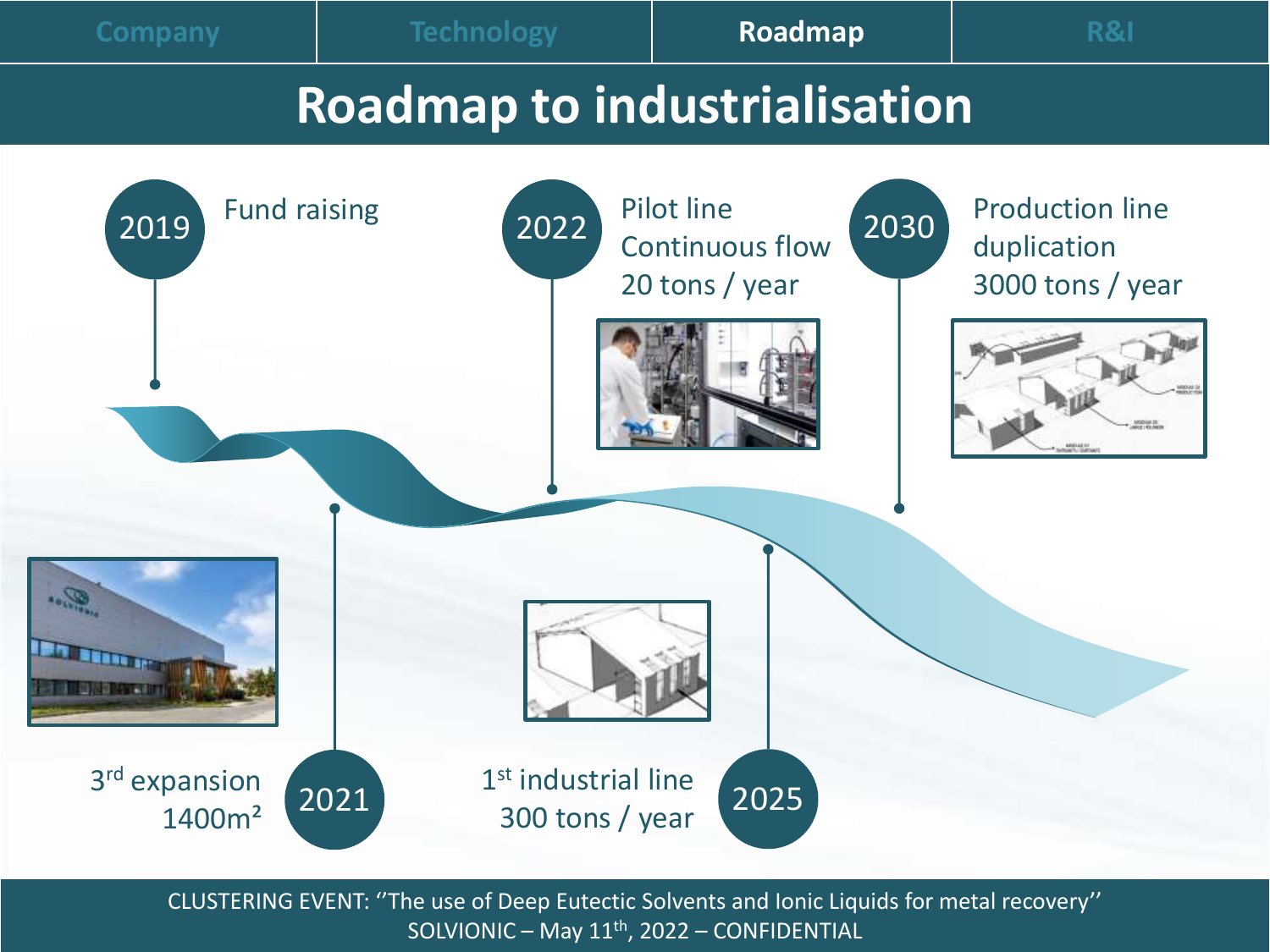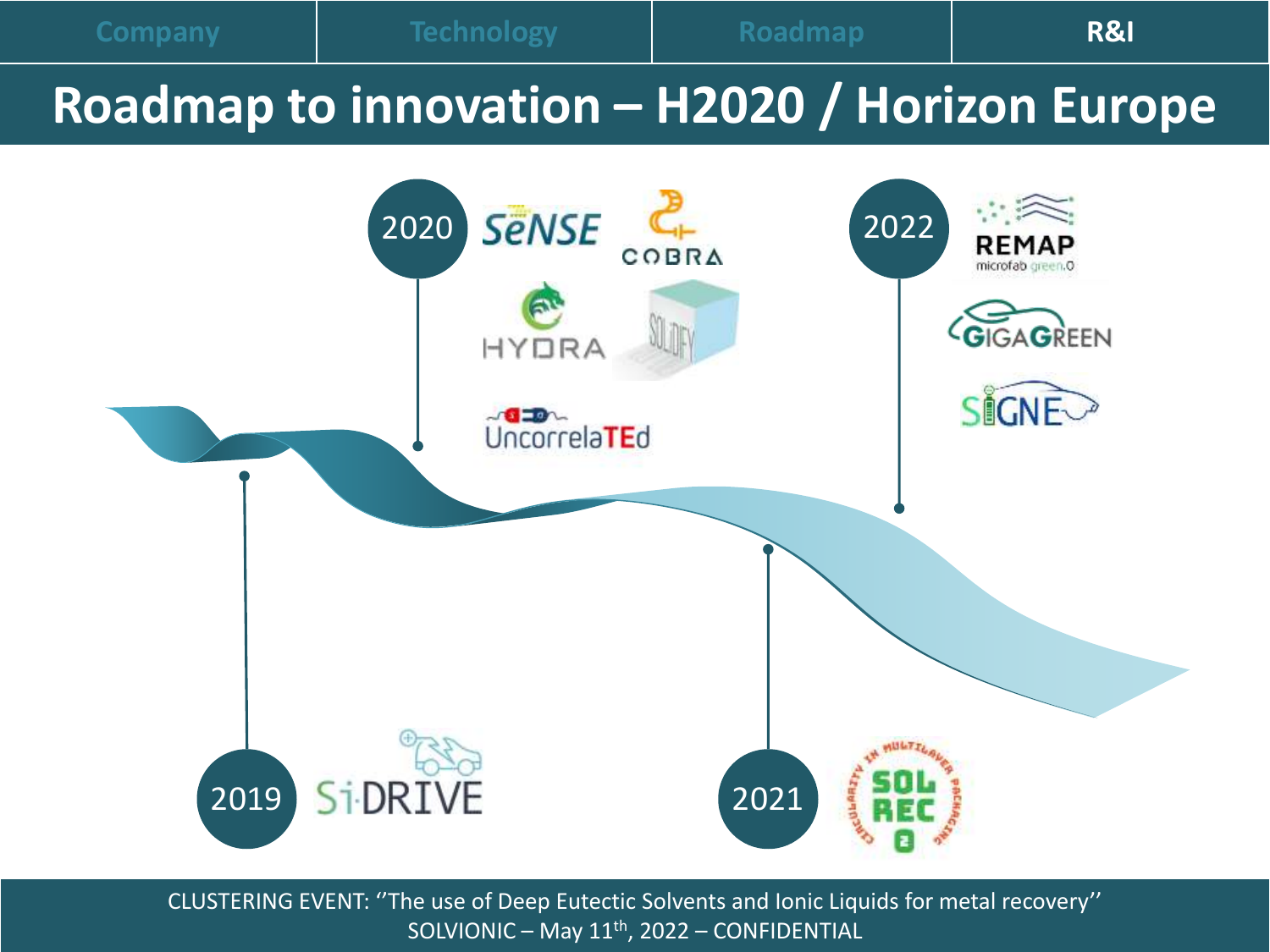**Company Technology Roadmap R&I**



## **Innovative digital watermarks and green solvents for the recovery and recycling of multi-layer materials**



This project has received funding from Horizon 2020 research and innovation program under Grant Agreement N° 101003532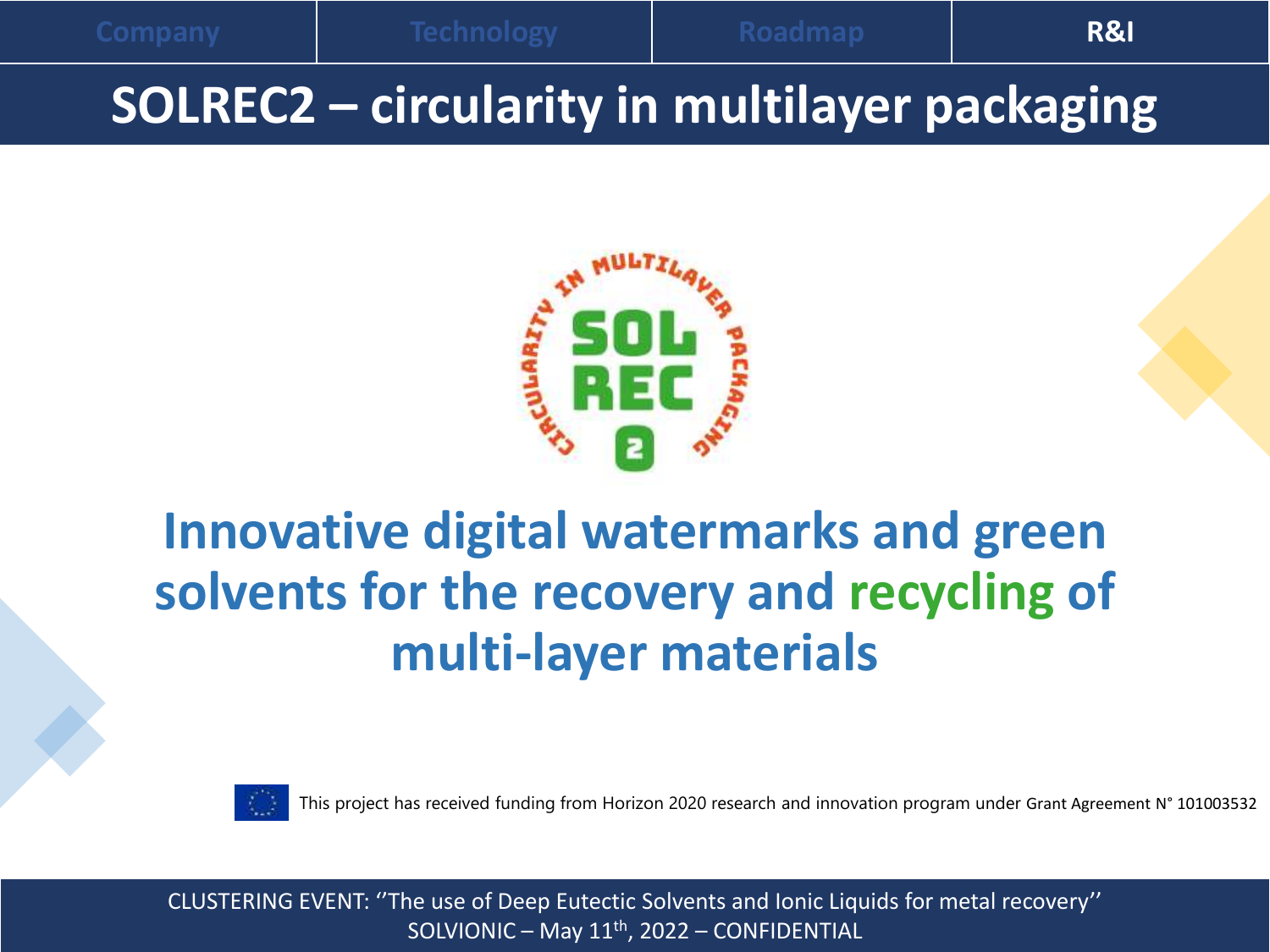**ULARTY** 

## **SOLREC2 – circularity in multilayer packaging**





- Solvent based multi-layer packaging recycling and innovative sorting
- Consortium consists of 8 partners from 6 European countries







This project has received funding from Horizon 2020 research and innovation program under Grant Agreement N° 101003532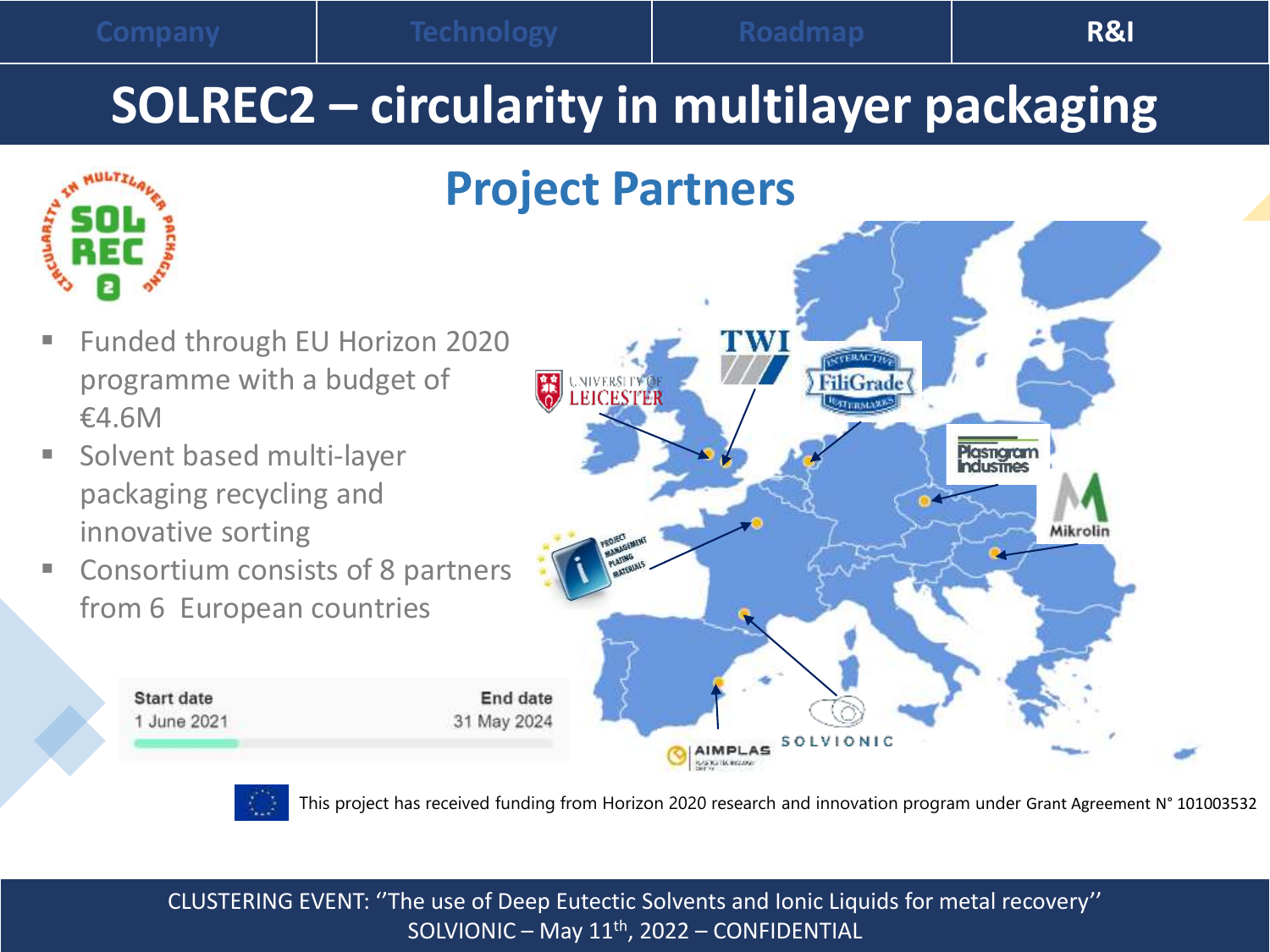





This project has received funding from Horizon 2020 research and innovation program under Grant Agreement N° 101003532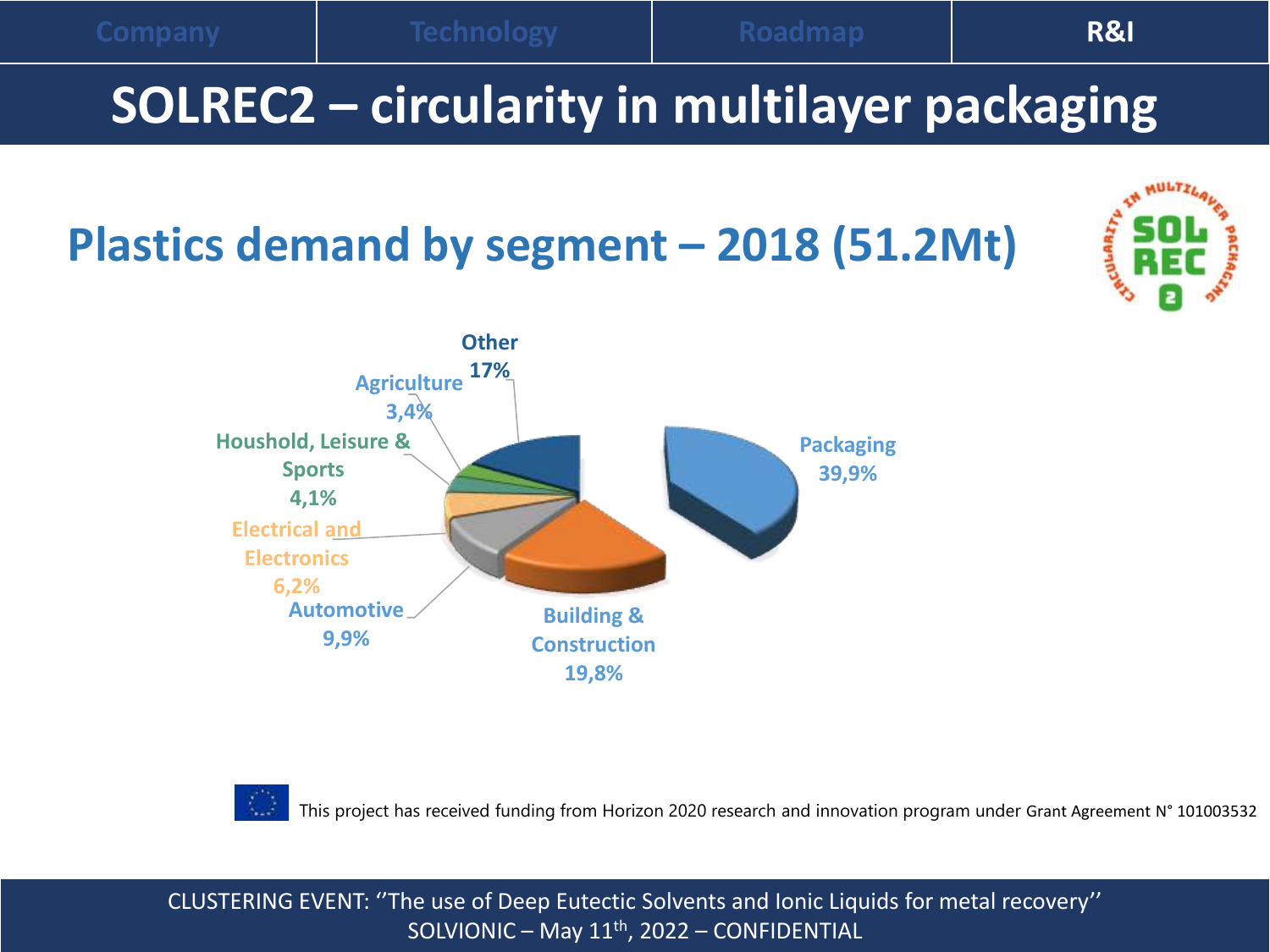

#### **CIRCULARITY IN MULTILAYER PACKAGING**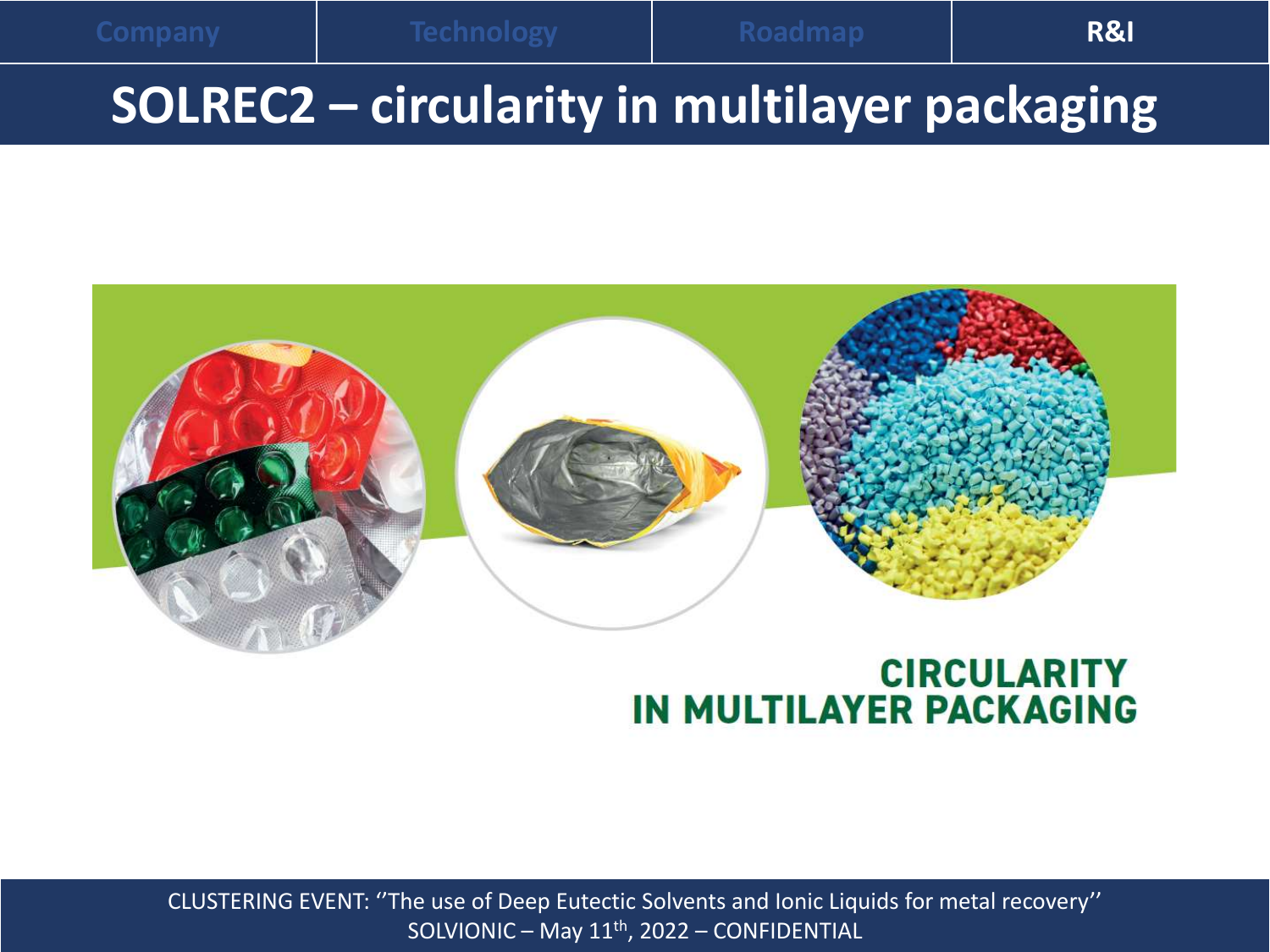



This project has received funding from Horizon 2020 research and innovation program under Grant Agreement N° 101003532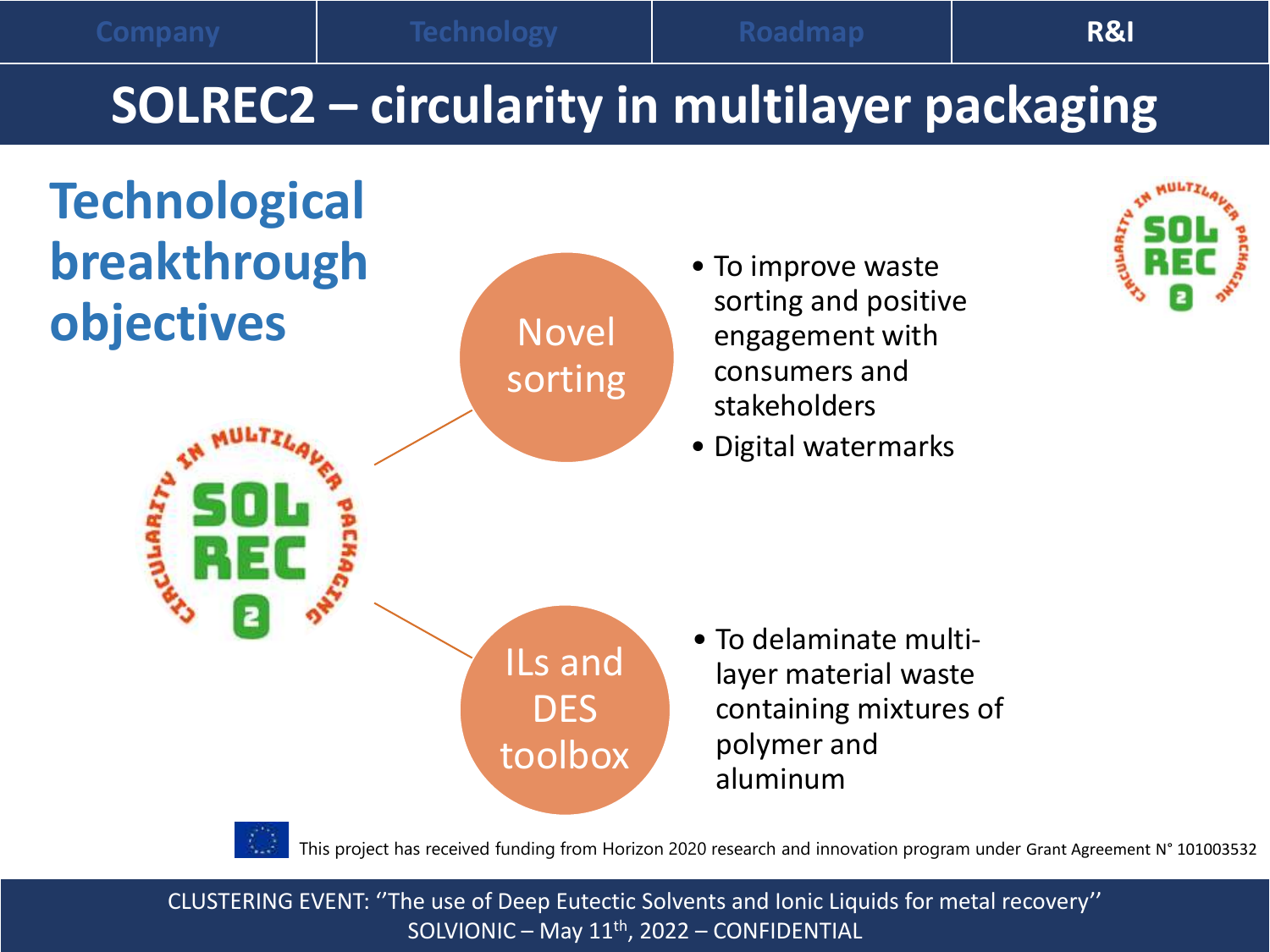

## **SOLREC2 – circularity in multilayer packaging**

### **Sol-Rec2 process**



This project has received funding from Horizon 2020 research and innovation program under Grant Agreement N° 101003532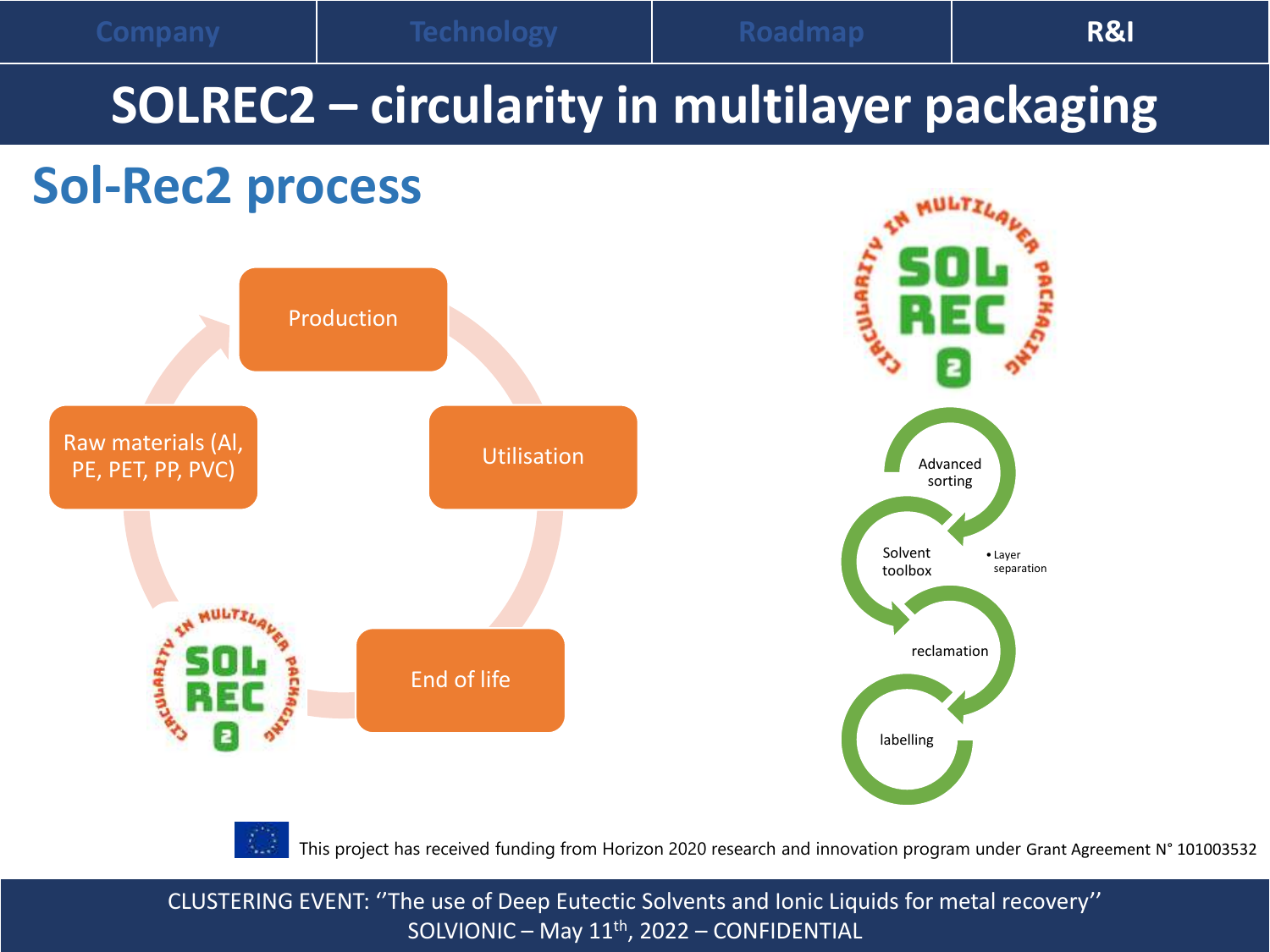

This project has received funding from Horizon 2020 research and innovation program under Grant Agreement N° 101003532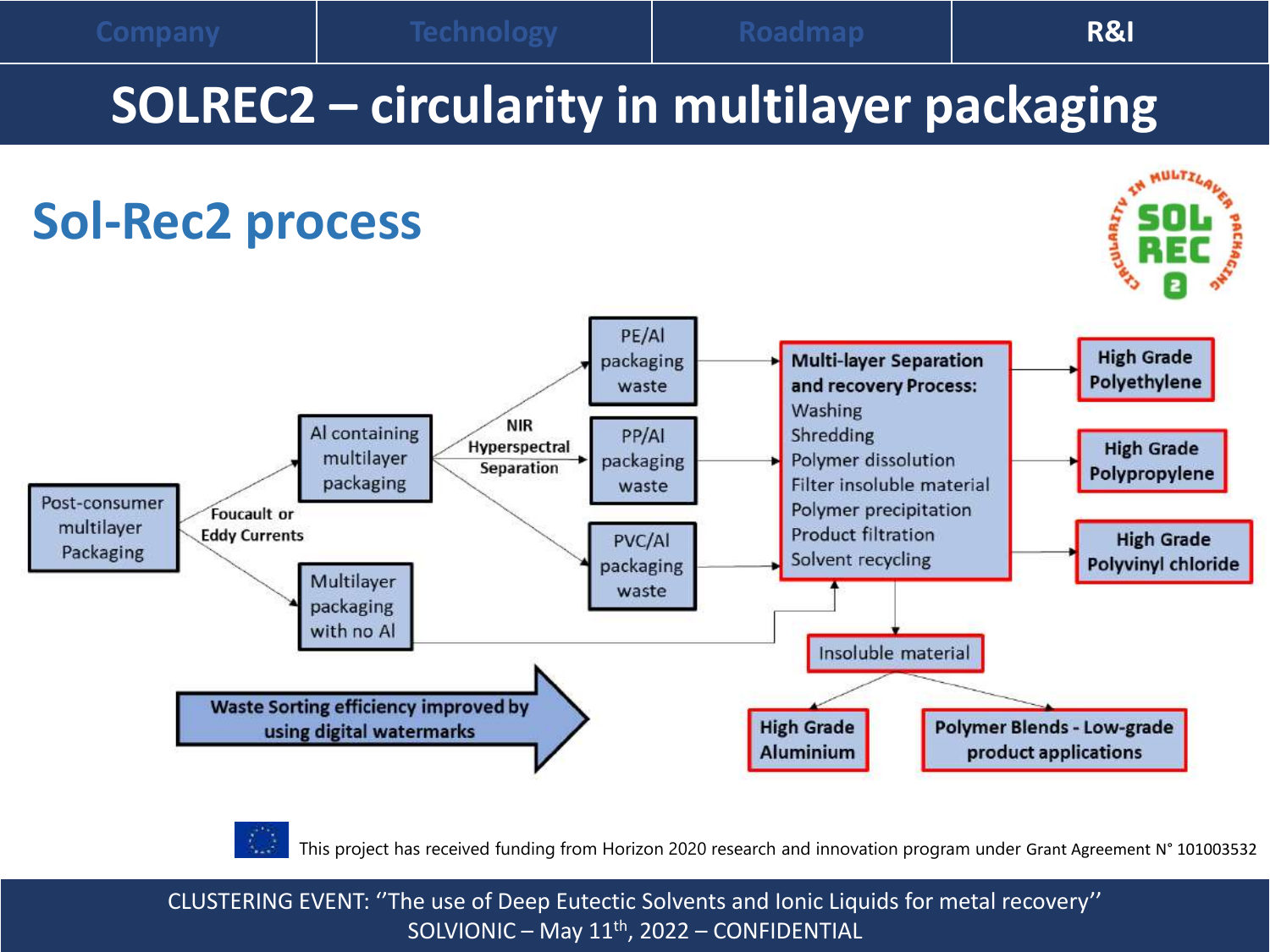## **SOLREC2 – circularity in multilayer packaging**

### **Digital watermarks for multi-layer packaging**





Innovative digital codes will be embossed into packaging material, enabling improved sorting of end-oflife multi-layer packaging waste whilst providing traceability of the plastic products from point of manufacture to end of life disposal.